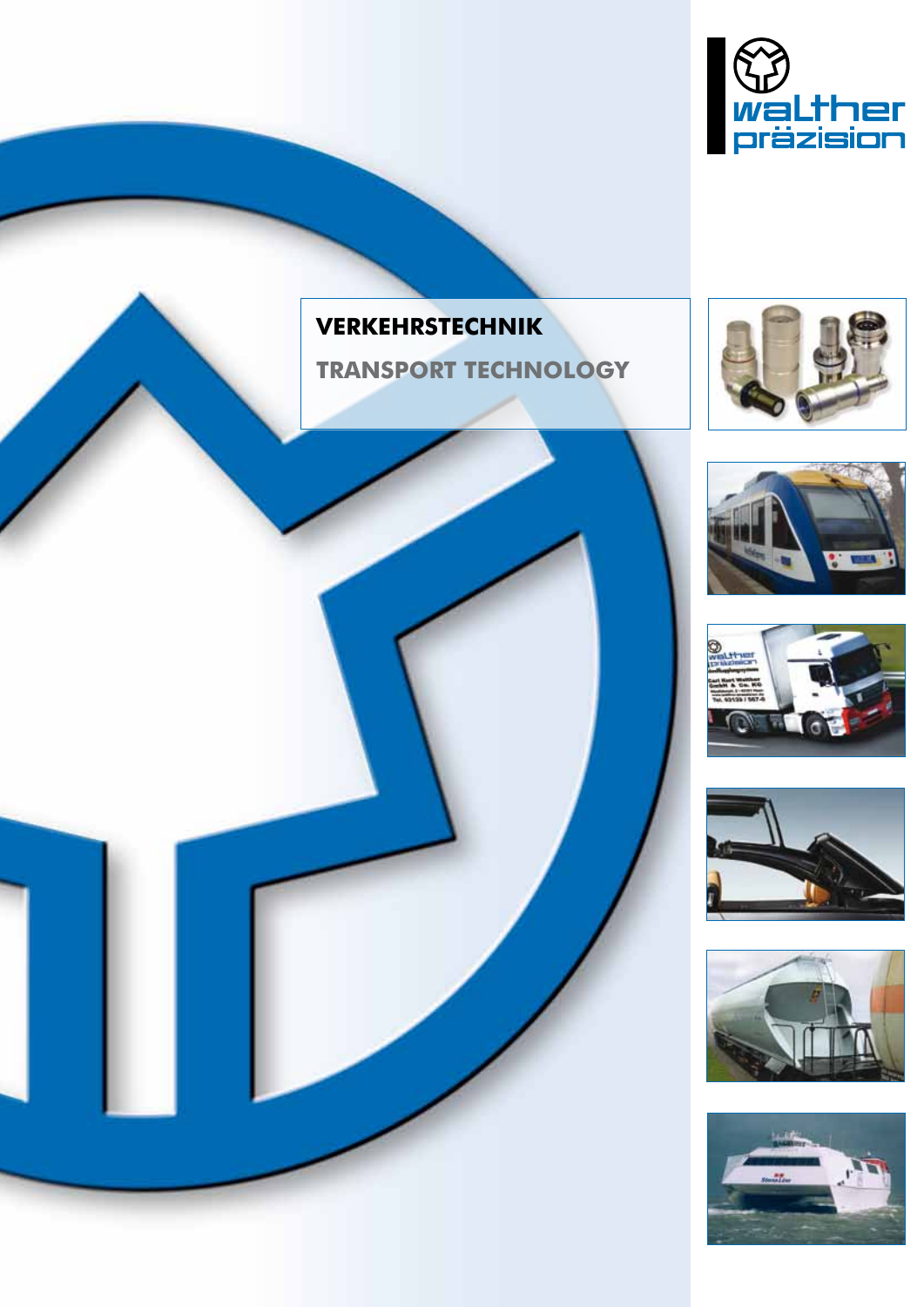

# **Das Unternehmen**

Carl Kurt Walther GmbH & Co. KG wurde 1931 als Maschinenfabrik in Wuppertal gegründet.

Der Unternehmensbereich WALTHER-PRÄZISION entwickelt und fertigt seit 1951 Mono- und Multikupplungen sowie Dockingsysteme, die überall dort eingesetzt werden, wo Flüssigkeiten, Dämpfe, Gase, elektrische und optische Signale sowie Kraftstrom sicher übertragen und getrennt werden müssen.

Für die Branchen Automobil, Luft- und Raumfahrt, Chemie und Pharma, Offshore, Medizintechnik, Verkehrstechnik, Maschinen- und Anlagenbau sowie die Wehrtechnik entwickeln unsere Ingenieure Lösungen, die höchste Anforderungen erfüllen, sich in extremen Umgebungsbedingungen bewähren und unsere Umwelt schützen.

Diese Vielfalt hat dazu geführt, dass wir heute mit über 400.000 Varianten weltweit das umfangreichste Programm an Monokupplungen, Multikupplungen und Dockingsystemen anbieten. Fast jede Anwendung bedienen wir mit unserem Serienprogramm, für spezielle Fälle bieten wir individuelle Sonderkonstruktionen.

Das gesamte Unternehmen ist nach DIN EN ISO 9001 (seit 1992) sowie DIN EN 13485 und DIN EN 9100 zertifiziert.

# **The Company**

Carl Kurt Walther GmbH & Co. KG was founded in 1931 as a mechanical engineering company in Wuppertal. Since 1951, the WALTHER-PRÄZISION division has been developing and producing mono-couplings, multi-couplings and docking systems that are used wherever liquids, steam, gases, electrical or optical signals and electrical power need to be safely transferred and disconnected.

Our engineers develop solutions which fulfil the very strictest demands, prove their worth in adverse conditions and protect the environment in the automotive industry, aerospace and aviation, chemical and pharmaceutical sectors, offshore, medical technology, transport technology, mechanical and plant engineering and defence technology. This extensive variety means that today we offer the world's largest programme of mono-couplings, multi-couplings and docking systems, with more than 400,000 variations. Nearly every application can be served with our standard programme, and we offer individual custom designs for special cases.

The company as a whole has been certified to DIN EN ISO 9001 (since 1992), DIN EN 13485 and DIN EN 9100.

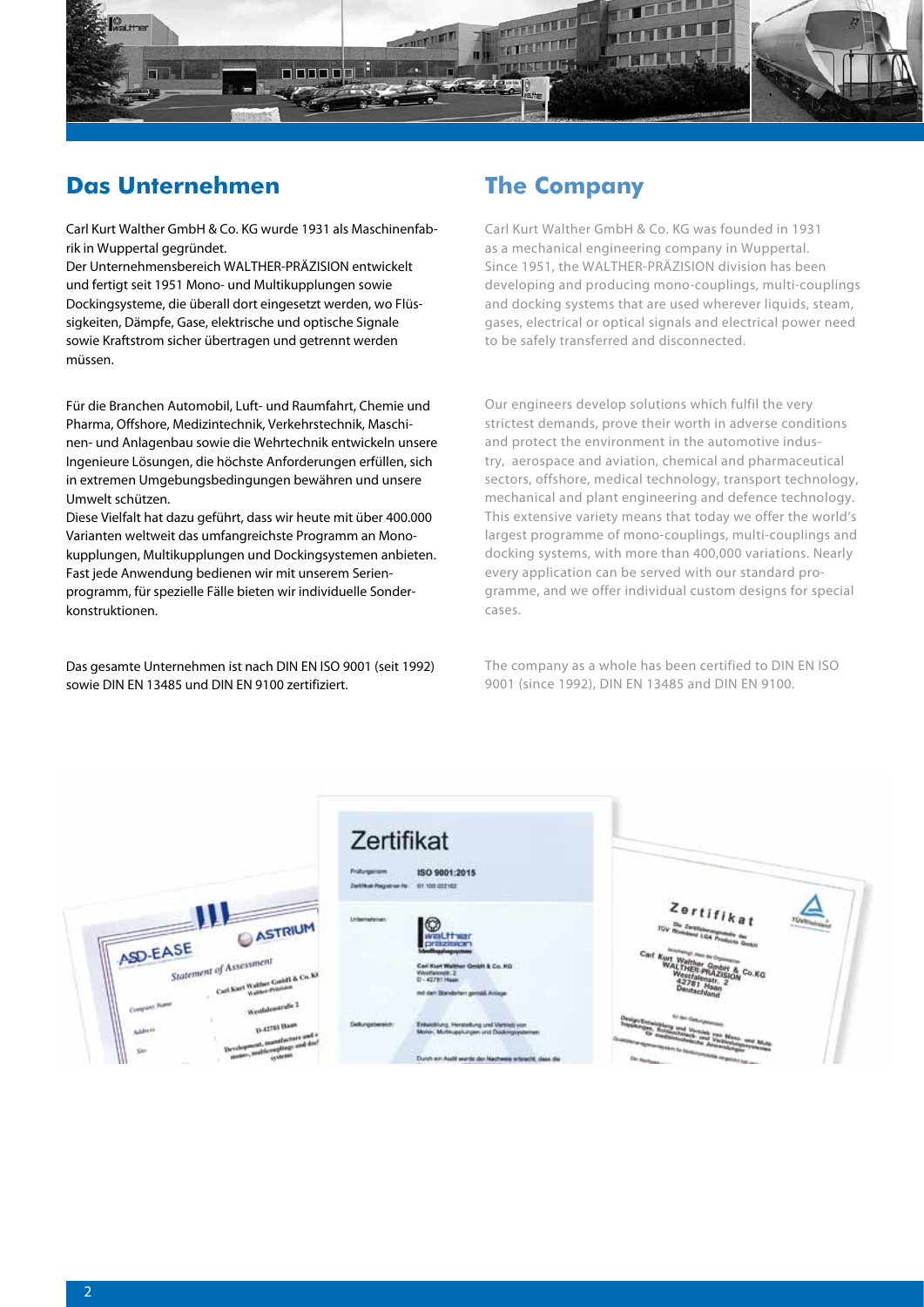





### **Die Anforderungen**

Schnellverschlusskupplungen, die in Verkehrsmitteln eingesetzt werden, müssen bei ständigen Vibrationen und in stark verschmutzter Umgebung eine sichere Verbindung gewährleisten – über Jahre hinweg und bei extremen Temperaturschwankungen. Dies umfasst Monokupplungen kleinerer Nennweite im Automobilbereich ebenso wie kundenspezifische Dockingsysteme auf Schiffen.

Besonders hohe Anforderungen, bezogen auf Ausfallsicherheit und Verfügbarkeit, werden in der Bahntechnik gestellt. Verbindungen in sicherheitsrelevanten Bereichen müssen bei starker dynamischer Beanspruchung dauerhaft zuverlässig funktionsfähig bleiben.

### **Unsere Lösungen**

In der Bahntechnik kommen unsere Kupplungen u.a. bei Energieversorgung, Klimatechnik, Kühlung von Transformatoren und Gleichrichtern sowie in hydraulischen und pneumatischen Bremssystemen zum Einsatz.

In der Schiffstechnik sorgen unsere Monokupplungen für die lösbare Verbindung von Wasser-, Hydraulik- und Pneumatikleitungen.

Für das zeitgleiche Laden und Löschen oder das Versorgen von Fähren mit Betriebs- und Verbrauchsmedien (Kraftstoffe, Wasser etc.) sind unsere Dockingsysteme seit langem erfolgreich im Einsatz.

In Pkws verbinden unsere Monokupplungen u.a. die Hydraulikleitungen zur Betätigung von Cabrioverdecken und Kofferraumdeckeln.

Sie gewährleisten ferner das sichere Betanken mit alternativen Kraftstoffen wie gasförmigem und flüssigem Wasserstoff oder sie erleichtern Montage und Service fluidischer Systeme. Dies umfasst z.B. Motorkühlung, Heizungs- und Klimasysteme sowie Bremsanlagen.

### **The Requirements**

Quick couplings used in the transportation industry must provide a safe connection for many years and in spite of extreme temperature fluctuations and constant vibrations while in an extremely dirty environment.

This is a requirement for not only smaller mono-couplings used for automotive applications but also for tailor-made docking systems for ships.

The railway industry in particular makes especially high demands regarding reliability and serviceability. Connections in safety-relevant areas need to function reliably for a long period of time even under heavy dynamic strain.

## **Our Solutions**

In the railway industry our couplings are being utilised to supply power, air conditioning, cooling of transformers and rectifiers as well as in hydraulic and pneumatic brake systems.

In the shipping industry our mono-couplings provide for the detachable connection of water, hydraulic and pneumatic lines. Our docking systems have been successfully applied over many years for the simultaneous loading and unloading of supplies for ferries (fuels, potable water, waste water etc.).

In passenger cars our mono-couplings connect the lines for hydraulically operated soft tops and trunk lids. Specialty couplings have been developed to ensure the safe refuelling with alternative fuels like gaseous and liquid hydrogen.

Additional designs have been developed to facilitate assembly and service of automotive fluid systems; these include motor cooling, heating and air-conditioning systems as well as brake systems.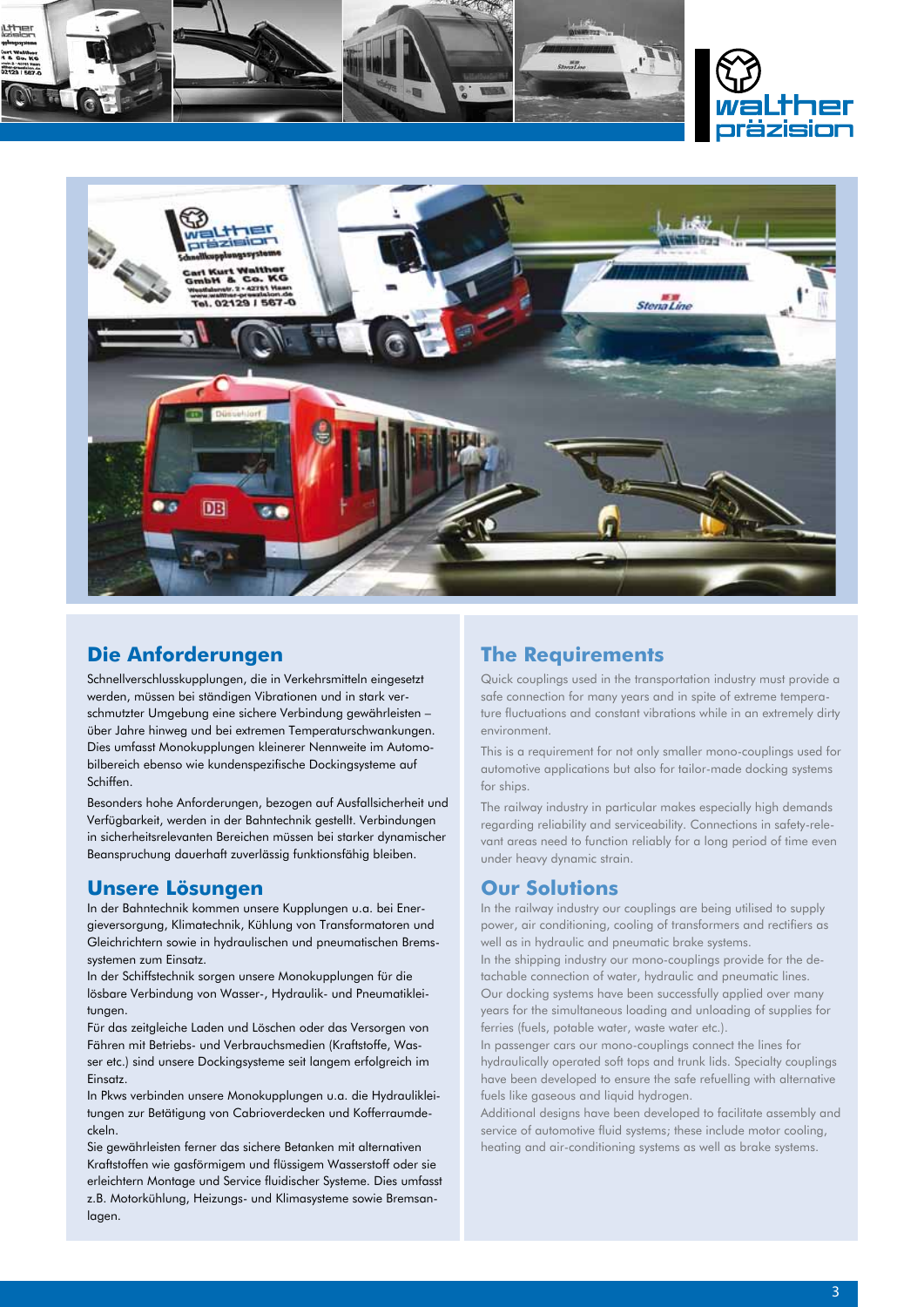

## **WALTHER - Serienprogramm WALTHER - Standard Range**



#### **Universalkupplungen**

**Die Anforderungen bei der Handhabung von flüssigen und gasförmigen Medien im Druckbereich von Vakuum bis 3.000 bar richten sich nach höchsten internationalen Sicherheitsstandards.** 

Unsere Serien und Produktlinien bieten:

- Schnelles, einfaches und sicheres Trennen und Verbinden
- Zuverlässig, beständig und langlebig auch unter widrigen Umgebungsbedingungen
- Ausschluss von Falschverbindungen durch Unverwechselbar keit (optional)
- Leichte Handhabung
- Nachhaltige Unterstützung des Umweltschutzes durch Spritz freiheit
- Hohe Effizienz durch minimalen Strömungswiderstand
- ATEX-Konformität\* sowie Zertifizierung nach TA-Luft, VDI 2440 (\*Edelstahl)

#### **Universalkupplungen mit Clean-Break-Technologie**

#### **Für besonders toxische, aggressive Medien oder bei höheren Medientemperaturen erfüllen tropffreie Clean-Break-Kupplungen höchste Ansprüche an Betriebs- und Prozesssicherheit durch zusätzliche Eigenschaften:**

- Tropffreies, schnelles, einfaches und sicheres Verbinden und Trennen
- Vermeiden von Atmosphären-Eintrag ins Leitungssystem beim Kuppeln
- Kuppelbar unter einseitigem / zweiseitigem Restdruck
- Einfache Handhabung auch bei größeren Nennweiten durch zusätzliche Ringgriffe
- Einfache Reinigung der medienberührten Teile

**Alle Serien von WALTHER-PRÄZISION sind in vielen Materialausführungen (auch aus Kunststoff) und Nennweiten sowie mit mechanischen Kodierungen erhältlich.** 

#### **All-purpose couplings**

**The requirements for handling fluid and gaseous media ranging from vacuum to 3,000 bar are in accordance with the highest international safety standards.** 

Our series and product lines offer the following features:

- Quick, simple and safe connection and disconnection
- Reliable and durable under all ambient conditions
- No wrong connections thanks to non-interchangeability (optionally)
- Easy operation
- Non-squirt feature effectively protects the environment
- Highly efficient due to minimal flow resistance
- Available with ATEX certificate\* and TA-Luft (Germany's air pollution control regulation) VDI, 2440 certificate (\*stainless steel)

#### **All-purpose couplings with clean break technology**

**In case of particularly toxic, aggressive, lubricating or non-lubricating media and for higher temperatures, non-drip clean break couplings meet highest demands on operational safety and process reliability.**

**This technology offers the following benefits to the user:**

- Non-drip, quick, easy and safe connection and disconnection • No introduction of atmosphere into the line system during coupling
- Can be connected under residual pressure on one side or both sides
- Additional ring grips facilitate the handling of larger nominal sizes
- Easy cleaning of the parts in contact with medium

**All of WALTHER-PRÄZISION's series are available in a wide range of materials (including plastic), nominal sizes and mechanical coding options.**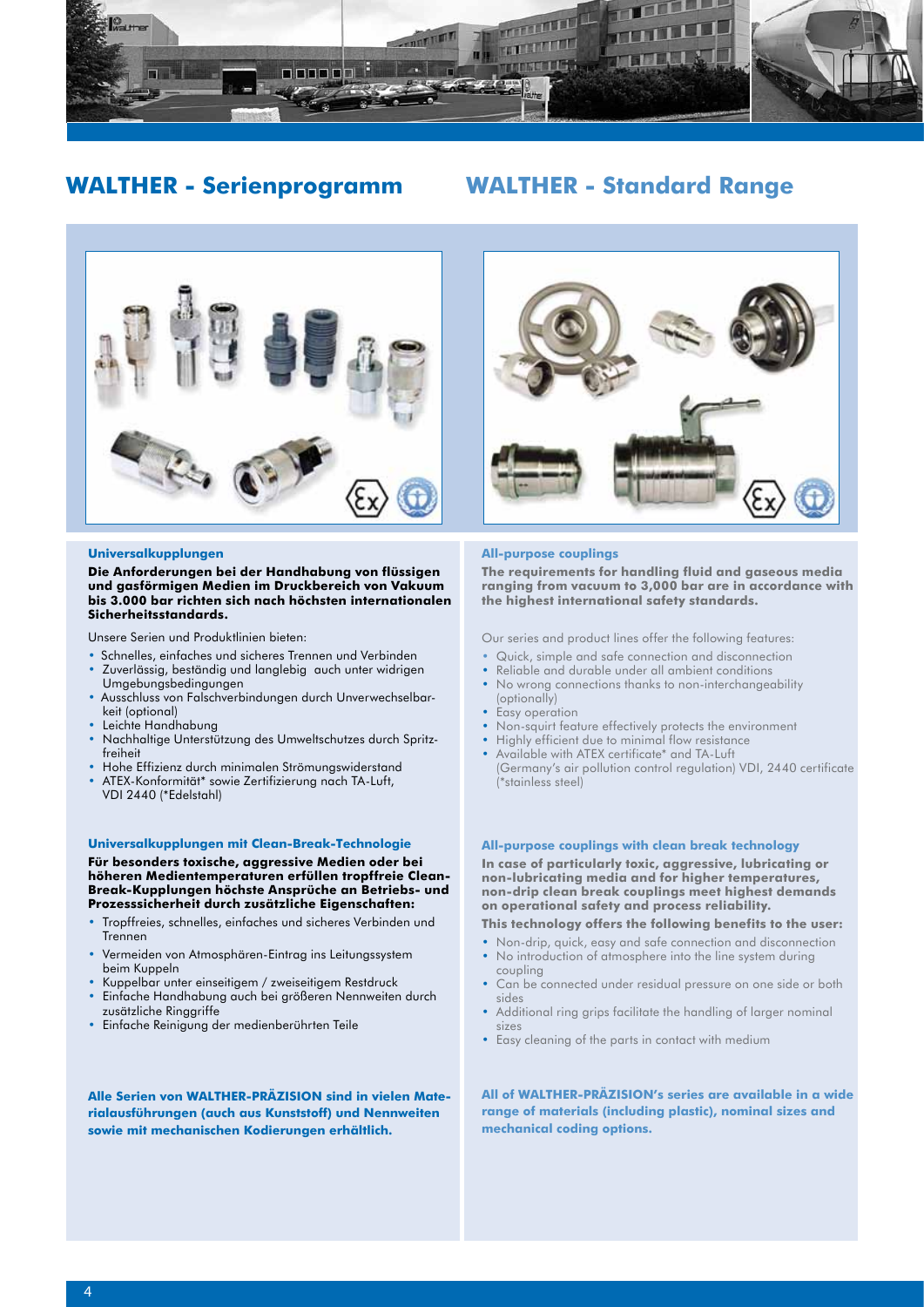



# **Schnellmontagekupplungen Quick Fit Couplings**



#### **Schnellmontage: Klicken statt drehen, Serie WK**

#### **Einsatzgebiete:**

**Großserienerprobte Schnellverschlusskupplung für hydraulische Anwendungen in Kraftfahrzeugen, Fahrzeugund Karosseriebau sowie für Kühlleitungsverbindungen.** Vorteile:

- Nach dem Zusammenführen der beiden Kupplungshälften erfolgt die Verriegelung automatisch mit KLICK.
- Zeiteinsparung bei der Endmontage, Kupplung / Schlauch systeme komplett montiert lieferbar
- Geprüft, validiert und freigegeben für automotive Anwendungen z.B. vibrations- und schockfest nach DIN 60068, Teil 2 – 27
- Technische Daten:
- Nenngröße: DN 3 bis 19
- Betriebsdruck: bis 350 bar
- Material: Messing, Stahl und Edelstahl

#### **High-speed assembly: Click-mounting instead of screw mounting, Series WK**

#### **Application:**

**Quick coupling utilised in the vehicle assembly process for hydraulic lines and for connecting cooling lines; well proven in large volume production.**

Benefits:

- After bringing together the two coupling halves, the coupling automatically locks with a KLICK.
- Using prefilled hydraulic systems and hoses saves time at final assembly
- Tested, validated and approved for automotive applications, e.g. vibration and shock resistant according to DIN 60068, part 2 - 27

Technical data:

- Nominal size: 3 to 19 mm
- Working pressure: up to 350 bar
- Material: brass, steel and stainless steel

# **Kupplungen für Wasserstoff Couplings for Hydrogen**



#### **Serie HG**

**Einsatzgebiete:**

#### **Hochdruck-Betankungssystem mit Betankungskupplung und Nippel**

Vorteile:

- Geeignet für ULTRA COLD FILL
- Druckaktive Entriegelungssperre in Push-Pull-Technik
- Technische Daten:
- Material: Edelstahl und Kunststoff
- Betriebsdruck: 875 bar
- Gastemperatur –40 bis +85 °C beim Betankungsvorgang Besonderheiten:
- Infrarottechnik mit ATEX bzw. NEC-Zulassung lieferbar

### **Series HG**

**Application:**

#### **High pressure refuelling system with refuelling nozzle and receptacle**

Benefits:

- Suitable for ULTRA COLD FILL
- Pressure-sensitive safety unlocking device with push-pull tech nique

Technical data:

- Material: stainless steel and plastic
- Working pressure: 875 bar / 12,687 psi
- Gas temperature 40 °C to +85 °C during the fuelling process Features:
- Infrared technology available, with ATEX and or NEC approval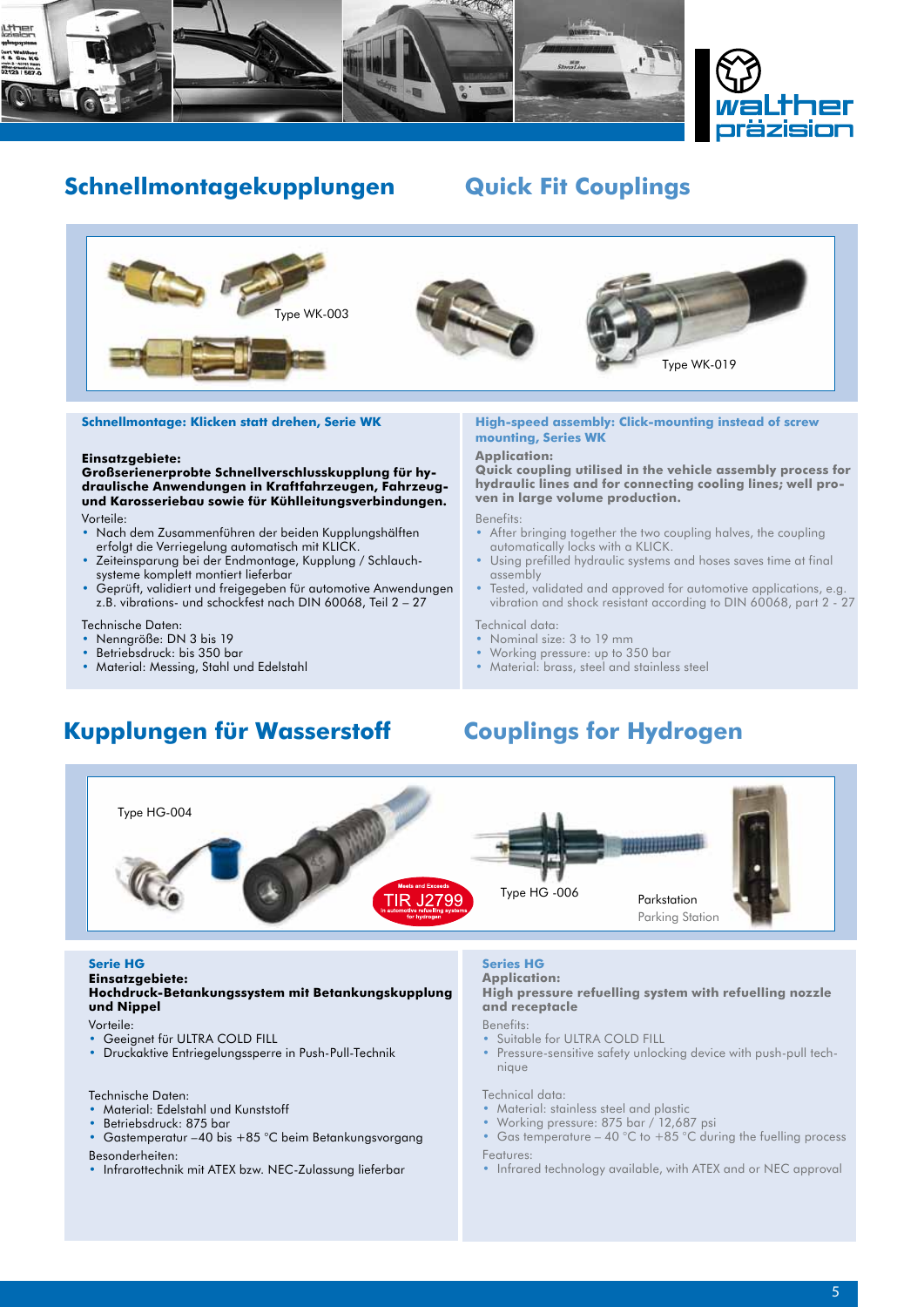

# **Kühl- & Hydraulikkupplungen**

# **Cooling & Hydraulic Couplings**

### **für Schienenfahrzeuge**

**for rail vehicles**



#### **Serie CG**

#### **Einsatzgebiet: Clean-Break-Kupplung zum Anschluss von Leistungsmodulen an Kühlkreisläufen**

Eigenschaften:

- Höchste Vibrationsbeständigkeit
- Ventile beidseitig selbstschließend mit minimaler Restleckage beim Entkuppeln
- Kleine kompakte Bauweise

Technische Daten:

- Verfügbare Nenngrößen: DN 6, 12, 16 und 20
- Betriebsdruck: 30 bar
- Betriebstemperatur: 40 bis +100 °C
- Schwingungs- und schockgeprüft nach DIN EN 61373
- Material: Aluminium hartcoatiert oder Edelstahl (Einsatz in Drehgestellen mit Verdrehsicherung)

#### **Type NC-G06 Einsatzgebiet:**

#### **für Bremssysteme in Schienenfahrzeugen** Eigenschaften:

- 
- Minimale Restleckage beim Entkuppeln<br>• Kleine kompakte Bauweise • Kleine kompakte Bauweise
- 
- Technische Daten:
- Nenngröße: DN 06
- Betriebsdruck: 250 bar / 150 bar (ge-/entkuppelt)
- –35 bis +80 °C (je nach Dichtungsausführung)
- Material: Stahl gelb chromatiert

### **Serie WA**

#### **Einsatzgebiet: in Kühlsystemen (GTO-Module)**

- Eigenschaften:
- Vibrationssichere Verriegelungsautomatik im gekuppelten Zustand
- Robuste Bauart mit speziellem Schmutzschutz
- Spritzfreiheit, dadurch minimierter Medienverlust beim Ent kuppeln
- Höchste Funktionssicherheit durch Ventile, die im gekuppelten Zustand lagefixiert sind
- Technische Daten:
- Nenngrößen: DN 16 und 19
- Betriebsdruck: 10 bar
- Betriebstemperatur: 35 bis +80 °C
- Material: Messing, Stahl, Aluminium eloxiert und Edelstahl

#### **Series CG Application: Clean break coupling for connecting power modules to cooling circuits**

- Features:
- Highest level of vibration resistance
- Valves self-sealing on both sides with minimal residual leakage during disconnection
- Compact design

Technical data:

- Nominal sizes available: 6, 12, 16 and 20 mm
- Working pressure: 30 bar / 435 psi
- Operating temperature: 40 bis +100 °C
- Vibration and shock resistance tested according to DIN EN 61373
- Material: hard-coated aluminium or stainless steel (with anti-twist device for the use in bogies)

#### **Type NC-G06**

### **Application:**

### **Coupling for brake systems of railway vehicles**

- Features:
- Minimal residual leakage during disconnection Compact design
- 
- Technical data:
- Nominal size: 6 mm
- Working pressure: 250 bar ( 3,625 psi) / 150 bar (2,175 psi) (connected / disconnected)
- Operating temperature: 35 to +80 °C (depending on the seal quality)
- Material: yellow chromated steel

#### **Series WA Application:**

### **Coupling for cooling circuits (GTO modules)**

- Features:
- Anti-vibration lock for safeguarding the coupling when con nected
- Robust design with special dirt protection
- Non-squirt feature, therefore minimal loss of fluid during dis connection
- Highest level of functional safety as valves are fixed in place when connected

Technical data:

- Nominal sizes: 16 and 19 mm
- Working pressure: 10 bar
- Operating temperature: 35 to +80 °C
- Material: brass, steel, anodised aluminium and stainless steel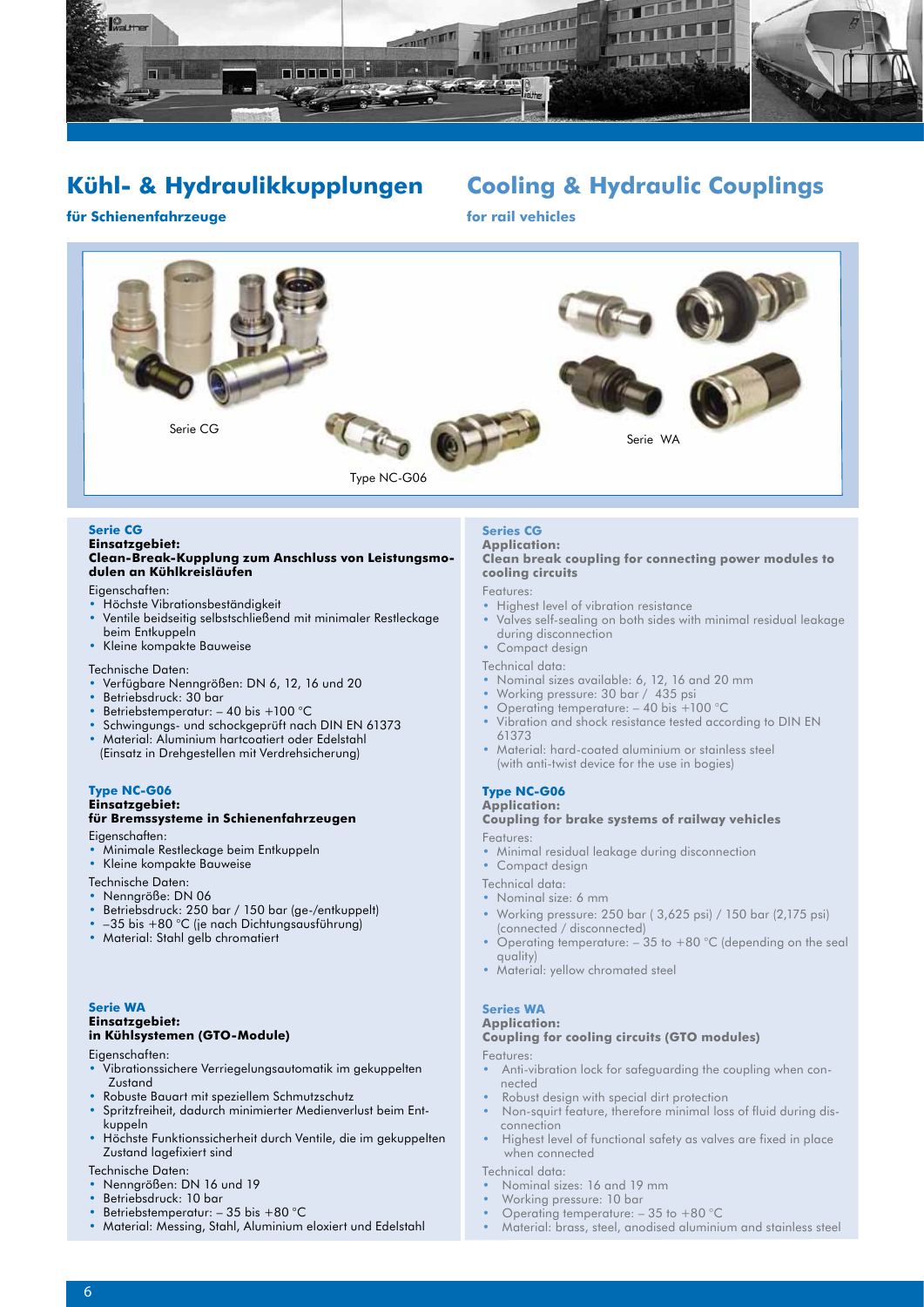



# **Multikupplungen:**

#### **vielfältige Funktionen, zeitsparend & sicher**

## **Multi-Couplings:**

**various functions, time-saving & safe**



#### **Type: 91330**

#### **Einsatzgebiet:**

**Automatische Multikupplung für Remote-Betrieb, modular dimensionierbar, z.B. zum gleichzeitigen Betanken von Verbrauchsstoffen und Entleeren von flüssigem Abfallmix bei Hochgeschwindigkeitsfähren.**

Vorteile:

- Viele verschiedene Medien (Turbinenbrennstoff, Frischwasser, Lenzwasser u.ä.) können gleichzeitig übertragen werden und die Liegezeiten werden somit verkürzt.
- Ferngesteuerte Zustellbewegung des Trägerwagens und Vor zentrierung verringert Winkel- und Höhenabweichung beim Kuppeln.
- Kurze Entwicklungszeiten durch Verwendung von bewährten einzelnen Komponenten

Technische Daten:

- NW für Medienströme: bis DN 150, beliebig kombinierbar
- Betriebsdruck: gemäß Kundenspezifikation
- Zusätzliches Übertragen von elektrischen Steuersignalen sowie Verbrauchsstrom möglich

### **Type: 91330**

#### **Application:**

**Remote-controlled automatic multi-coupling, individally adaptable, used for the simultaneous loading of consumables and draining of liquid waste on high-speed ferries.**

Benefits:

- Many different fluids (for example fuel, fresh water, bilge water) can be transferred at the same time which reduces the waiting time.
- Remote-controlled feed motion of the carriage and pre-centring reduce angular and vertical deviation during connection.
- Short development time by using tried and tested components

#### Technical data:

- Nominal size for fluid flow: up to DN 150, can be combined as required
- Working pressure according to customer specification
- Additional transmission of electrical control signals and electri cal power possible



#### **Type: 90779**

**Einsatzgebiet:** 

**Manuell betätigte Multikupplung, modular dimensionierbar, z.B. zur stationären Kühlung von Kühlfahrzeugen während Depot-Aufenthalt. Hervorragend geeignet für das gleichzeitige Verbinden mehrerer Medienleitungen.**

Vorteile:

- Einfache, schnelle und zuverlässige Bedienung der Schnittstelle zwischen Kühlanlage und Fahrzeug
- Deutliche Gewichtsersparnis und mehr Stauraum im Fahrzeug durch den Wegfall des Kältekompressors
- Höhere Zuladung an Tiefkühlwaren möglich
- Erheblich geringerer Energiebedarf zur Fahrzeugkühlung (bis zu 40 %)

Technische Daten:

- Nennweiten / Betriebsdruck: gemäß Kundenspezifikation
- Zusätzliches Übertragen von elektrischen Steuersignalen sowie Verbrauchsstrom möglich
- Betriebstemperatur: bis  $-$  40 / + 50  $\mathbb{C}^{\circ}$

#### **Type: 90779**

#### **Application:**

**Manually operated multi-coupling, individually adaptable, used for the stationary cooling of refrigerated vehicles during their stay in the depot. Especially well suited for the simultaneous connection of several fluid lines.** Benefits:

- Easy, quick and reliable operation of the interface between refrigeration system and vehicle
- Clear reduction of weight and more storage space inside the vehicle since the chiller can be removed
- Higher load capacity of the vehicles
- Considerably lower power consumption for cooling the vehicles (up to 40 %)

Technical data:

- Nominal sizes and working pressure according to customer specification
- Additional transmission of electrical control signals and electri cal power possible
- Operating temperature: 40 to + 50 C°